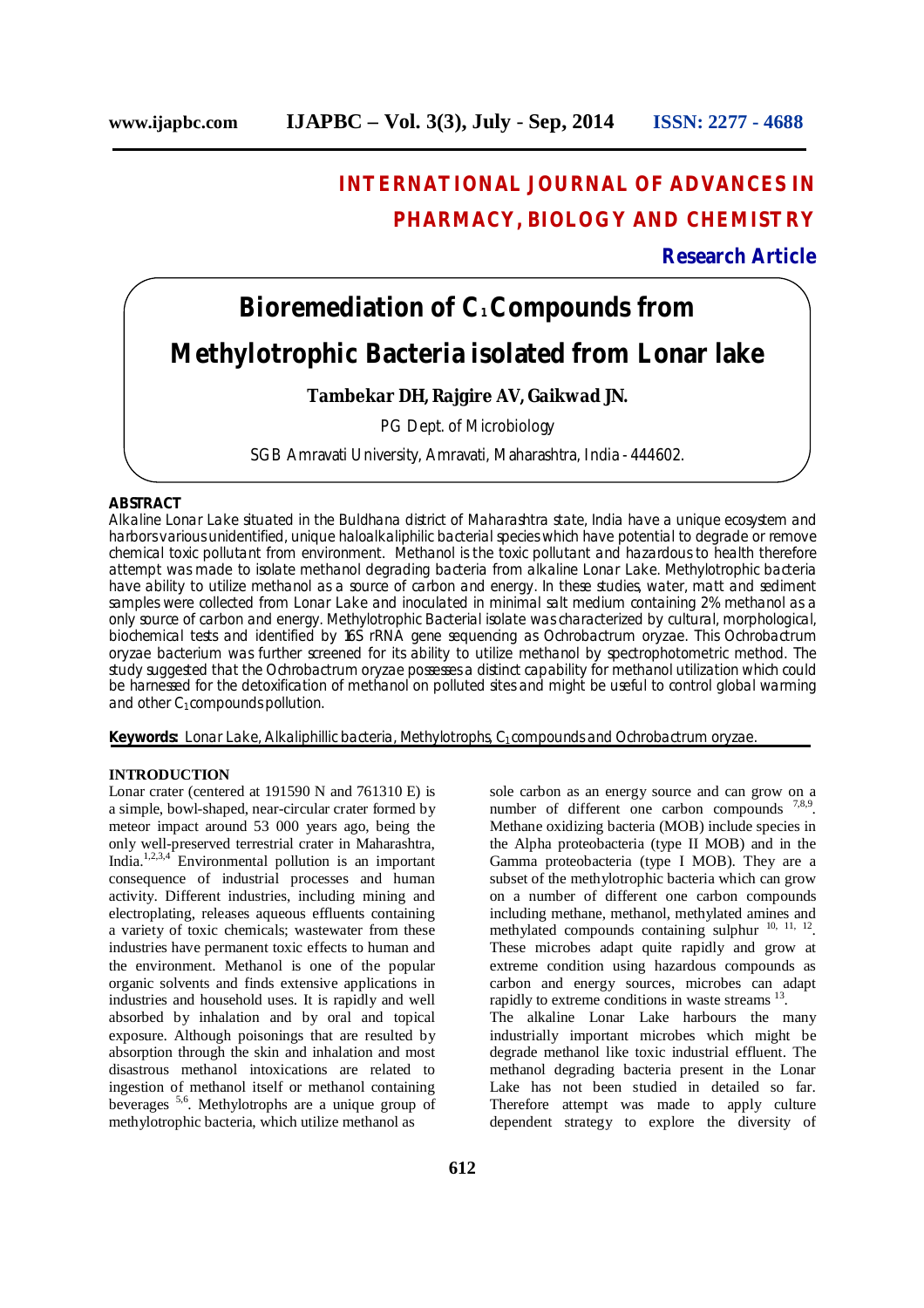methanol degrading bacteria from Lonar Lake and identification of this degrader based on cultural, morphological biochemical characters and 16S rRNA gene sequence analysis. In the present study, we have isolated and characterized the wide variety of halophilic microorganisms which are capable to degrade methanol.

#### **MATERIALS AND METHODS**

**Collection of Samples:** A total of twelve sediment, matt and water samples were collected from four different location of alkaline Lonar Lake during monsoon season 2013 using sterilized spatula. All samples were labeled and kept in sterile plastic bottle (water sample) and zip lock bag (sediment and matt sample) at  $\overline{4}^0C$  until analysis.

**Isolation and biochemical characterization of methylotrophic Bacteria:** The samples were inoculated in minimal salt media containing 2% methanol as carbon source. All flasks were incubated at  $37^0C$  in rotary shaker (100 rpm) for three days each and five times repeated sub culturing were made in same medium for enrichment. After enrichment the broth were inoculated on solid nutrient agar plate and after incubation well isolated and morphologically distinct colonies were selected and stored as a stock culture. The bacterial isolate was characterized by morphological and cultural characteristics. While rapid detection kit (Hi-media) was used to perform biochemical tests. The kit involves indole, methyl red, voges prauskar, citrate, lactose, xylose, maltose, fructose, dextrose, galactose, raffinose, trehalose, melibiose, sucrose, L-arabinose, mannose, inulin, sodium gluconate, glycerol, salicin, glucosamine, dulcitol, inositol, sorbitol, rhamnose, cellobiose, melizitiose, α-methyl mannose, xylitol, arabinose, citrate, malonate, sorbase, nitrate reduction, urease and starch hydrolysis tests and identified by 16S rRNA sequencing from NCCS, Pune.

**Determination of Methanol degradation potential:** For determination of methanol utilization, the bacterial isolate was grown in nutrient broth and incubated overnight at  $37^{\circ}$ C. This culture was then inoculated in minimal salt medium containing 2% methanol as sole source of carbon and energy. The methanol concentration was determined by analyzing samples at each 24 h by using UV- Visible spectrophotometer at 481 nm*.* In these method Sodium nitroprusside (SNP) can react with methanol to form colored product. Absorbance of product is linear with certain extent of the concentration of methanol<sup>14</sup>.

#### **RESULTS AND DISCUSSION**

Lonar Lake is unique in the world due to extremely high carbonate alkalinity, high pH 9 to 11 and high salinity<sup>15,16</sup>. Lonar Lake water is green throughout the year because of dense cynobacterial bloom dominated by Arthrospira<sup>17</sup>. Methylotrophic bacteria are unique organisms with the ability to use  $C_1$ compounds as only sources of carbon and energy, and play a important role in global carbon cycling. While studying the methylotrophic bacteria from Lonar Lake, a total of twelve samples comprising of sediment, matt and water samples were collected and processed on minimal salt media containing 2% methanol as carbon source. After five times subculturing in minimal salt medium containing 2% methanol, the broth was then inoculated on Nutrient agar plate for isolation of methylotrophs. Then well isolated colonies are transfer on Nutrient agar slant for further characterization. The bacterial strain was analyzed for standard biochemical test and further confirmed by 16S rRNA sequencing. The isolate was gram negative, short rod, aerobic and motile. The isolate was characterized cultural, morphological and biochemical. The biochemical test was done by Himedia Rapid Detection Kit KB003 (Table 1). Isolate was also identified by 16S rRNA sequencing from NCCS, Pune and identified as *Ochrobactrum oryzae*. Four methylotrophic strains including *Acinetobacter baumani, Achromobactrum xylosoxidans, Ochromobactrum tritici* and *Pseudomonas aeruginosa* in the sediments of Lonar Lake were isolated by Tambekar *et al.,* (2011) using minimal salt medium containing all required salts and trace elements with 2% methanol as the single source of carbon and energy. Gainutdinova *et al.,* 15 , isolated methanotrophs from the surface layers of sediment samples and from dipper horizons. Tambekar *et al.*<sup>12</sup>, isolated Methylotrophic bacteria and reported as *Pseudomonas aeruginosa*.

In the present study, the isolate was studied for methanol degradation or its utilization. The study showed that the percent utilization was maximum in 96 h (78%) while the rate of degradation was maximum upto 48 h ((0.045) and then decline to 0.038) in 96 h (Fig. 1  $\&$  2). The rate of degradation was also affected by pH of the environment and it was found to be 78% in 96h at pH 7 as compared to 60% at pH 9 (Fig. 3). The methanol degradation was recorded highest (0.042mg/h) at pH 7 and at pH 8 within 72h and then declined (Fig. 4). The effect of temperature on methanol utilization was studied and it was found that the optimum temperature for organism was  $40^{\circ}$ C, while at  $30^{\circ}$ C and  $50^{\circ}$ C, the percent utilization and rate of degradation was found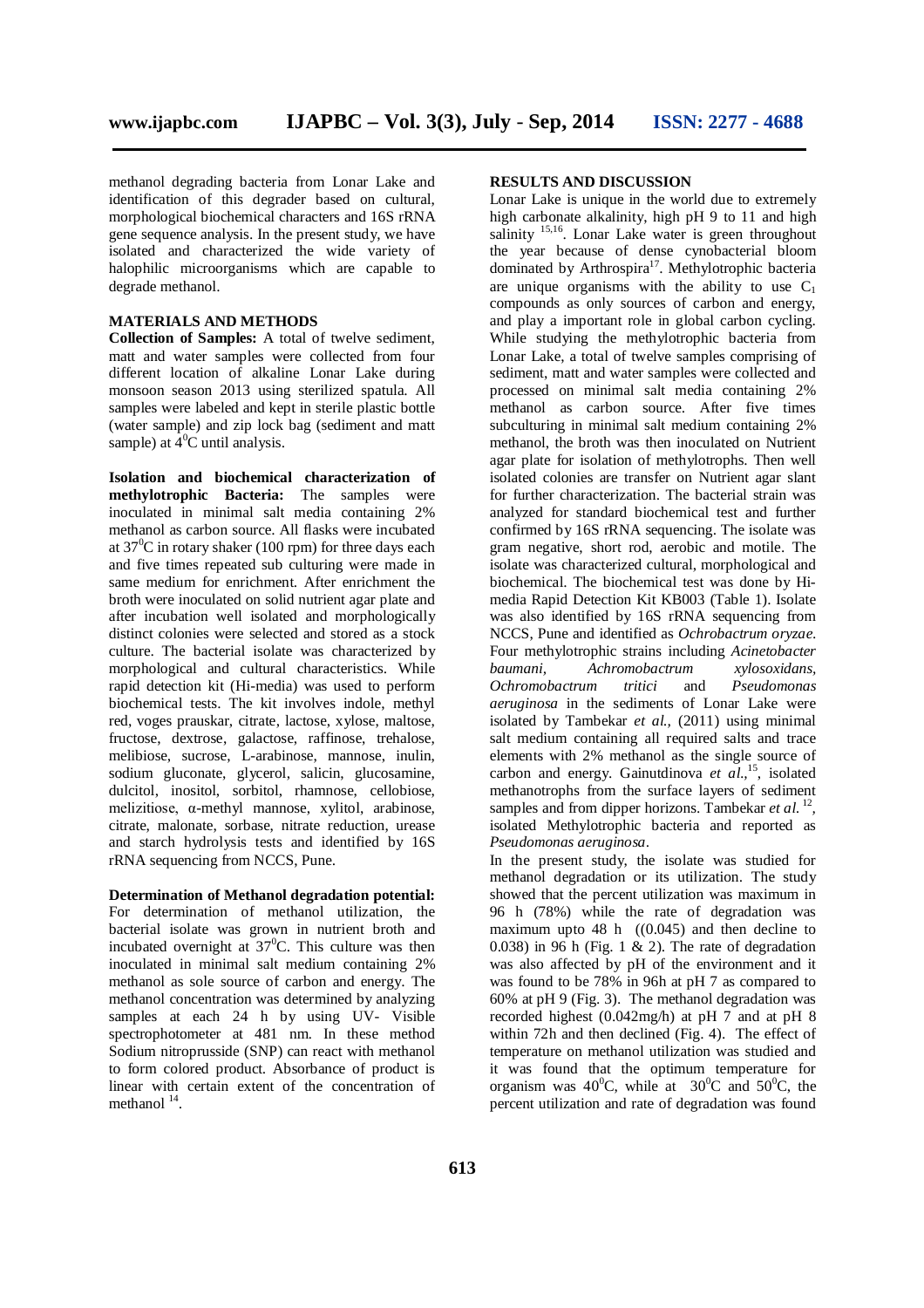to be 0.038 and 74% mg/mL after 96 hrs (fig. 5 and 6).

Temperature was also found to affect both percent utilization and rate of degradation. The optimum temperature for percent utilization and rate of degradation was found to be  $40^{\circ}$ C. At  $40^{\circ}$ C there was gradual decrease in percent utilization and rate of degradation (Fig 5 and 6). Tambekar *et al.*, <sup>12</sup> (2013) studied percent utilization and rate of degradation of methanol from *Pseudomonas aeruginosa* and results was found to be 70% and 0.036mg/mL.

#### **CONCLUSION**

Present investigation successfully showed methanol removal by potent bacterial isolate *Ochrobactrum oryzae* and a very good methanol removal in shake flask condition. The result also concludes that bacterial isolates might be exploited for isolates might be exploited for bioremediation of methanol from the industrial effluent and other polluted sites.

**TEST RESULT TEST RESULT TEST RESULT** Colony shape Circular Citrate - Adonitol + Colour of colony Milky white Nitrate reduction + Lysine Utilization Gram staining - Lactose - Ornithine + Shape Short Rod Xylose - Mannitol -Arrangement Single Glucose - Rhamnose Motility + Arabinose - Cellibiose - Catalase  $\vert$  + Saccharose  $\vert$  - ONPG -Oxidase  $+$  Galactose  $\left\lfloor \frac{1}{2} \right\rfloor$  - Esculin -Indole **1988** - Raffinose **- Malonate** - Malonate -Methyl Red  $\vert$  - Trehalose  $\vert$  - Urease + Voges Proskauer's | - Mannitol | - Phenylalanine

**Table 1 Morphological and biochemical characteristics of bacteria isolated from Lonar Lake.**

Note:  $+$  = Positive,  $-$  = Negative



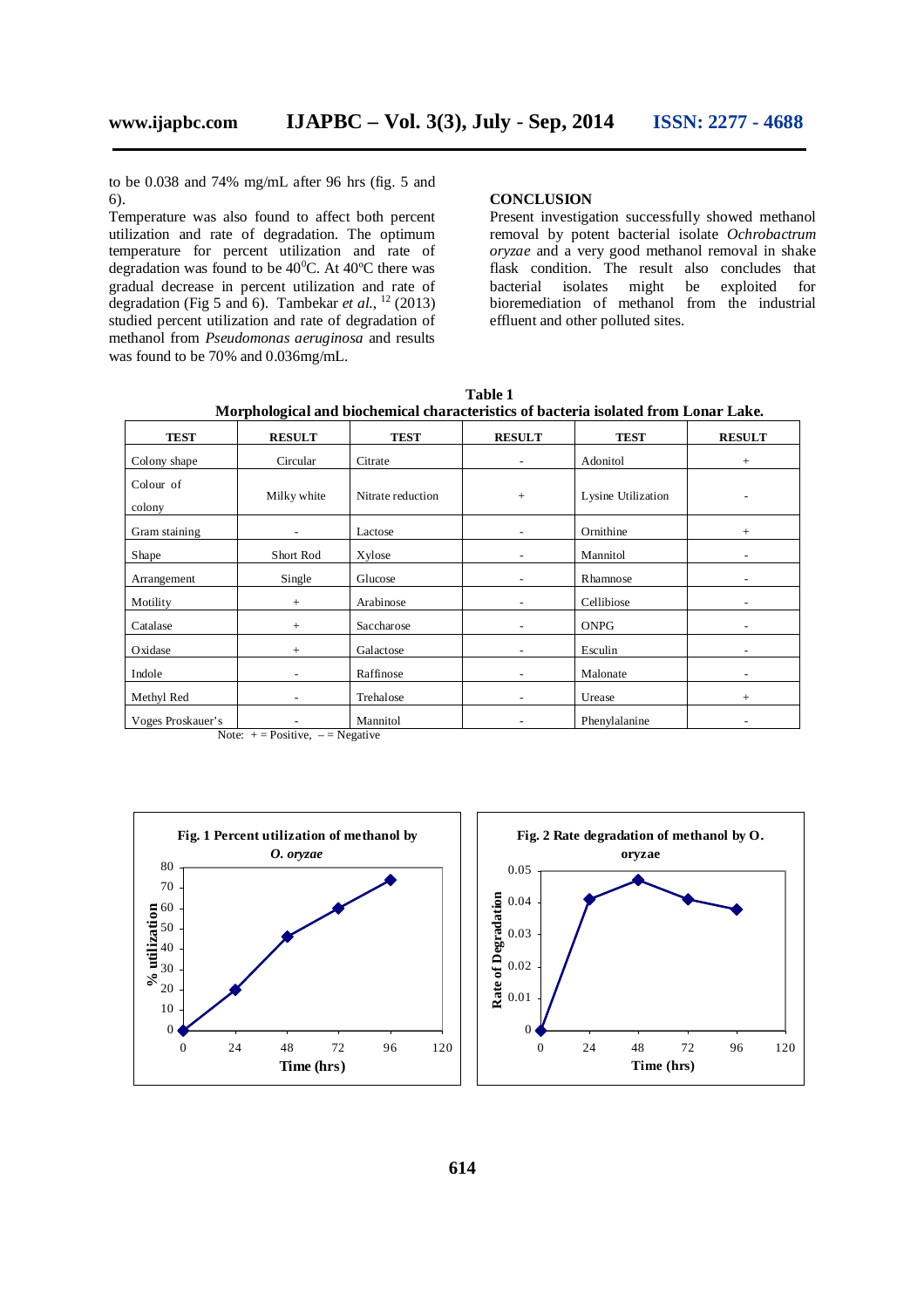

#### **REFERENCES**

- 1. Fredriksson K, Dube A, Milton DJ and Balasundaram MS. Lonar Lake, India: An impact crater in basalt. Science 1973;180: 862– 864.
- 2. Sengupta D, Bhandari N and Watanabe S. Formation age of Lonar meteor crater, India. Revista de Fisica Aplicada e Instrumentacao 1997;12: 1–7.
- 3. Thakker CD and Ranade DR. Alkalophilic *Methanosarcina* isolated from Lonar Lake. Curr. Sci, 2002;82:455-458.
- 4. Tambekar DH, Pawar AL, Dudhane MN. Lonar lake water: past and present. Nature Environ and Poll Technol.2010; 9(2):217-221.
- 5. Chen SH, Wu HL, Yen CH, Wu SM., Lin SJ and Kou HS. J Chromatogr. A 1998;799:93.
- 6. IPCS (International Programme on Chemical Safety). Methanol. Environmental Health Criteria 196. WHO. Geneva.
- 7. Trotsenko YA and Khmelenina VN. The biology and osmoadaptation of haloalkaliphilic methanotrophs. Microbiol.2002: 123-132.
- 8. Joshi AA, Kanekar PP, Kelkar AS, Shouche YS, Vani AA, Borgave SB and Sarnaik SS. Cultivable bacterial diversity of alkaline Lonar Lake, India Microbiol Ecol. 2007;55(2): 163- 172.
- 9. Olivier N, Emma N, Marina G, Kalyuzhnaya, Mary E, Lidstrom and Ludmila C. Bacterial Populations Active in Metabolism of C<sub>1</sub> Compounds in the Sediment of Lake Washington, a Freshwater Lake. Appl Environ Microbiol., 2005;71(11):6885–6899.
- 10. Lidstrom. Aerobic methylotrophic prokaryotes. Prokaryotes 2006;2: 618–634.
- 11. Anthony C, (1982). The Biochemistry of Methylotrophs. New York: Academic Press.
- 12. Tambekar DH, Ingale MG and Rajgire AV. Molecular Detection of